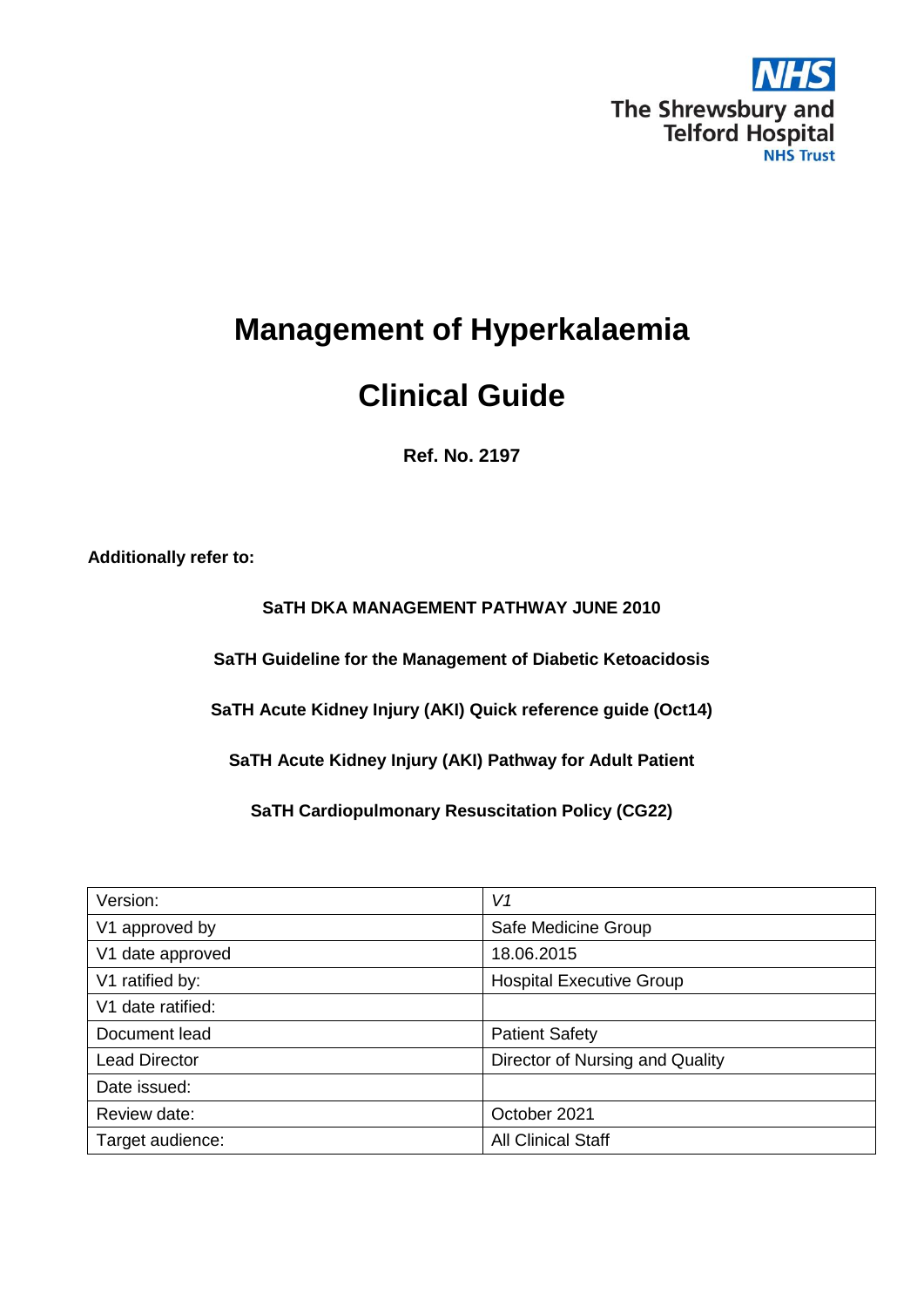# **Version Control Sheet**

| <b>Document Lead/Contact:</b>             | Robin.Long@sath.nhs.uk                              |
|-------------------------------------------|-----------------------------------------------------|
|                                           | s.ramadoss@nhs.net                                  |
| Document ID                               | 2197                                                |
| Version                                   | V1.2                                                |
| <b>Status</b>                             |                                                     |
| Date Equality Impact Assessment completed | 20 May 2015                                         |
| <b>Issue Date</b>                         | 18.06.2015                                          |
| <b>Review Date</b>                        | April 2024 (reviewed April 2021)                    |
| <b>Distribution</b>                       | Please refer to the intranet version for the latest |
|                                           | version of this policy.                             |
|                                           | Any printed copies may not necessarily be the       |
|                                           | most up to date                                     |
| <b>Key Words</b>                          | calcium gluconate, cardiac arrest, hyperkalaemia,   |
|                                           | insulin+glucose infusion, nebuliser, dialysis,      |
|                                           | potassium, salbutamol, pseudohyperkalaemia,         |
|                                           | sodium zirconium cyclosilicate, patiromer           |
| Dissemination plan                        | <b>Divisional Governance meetings</b>               |
|                                           | <b>Senior Nursing Forum</b>                         |
|                                           | <b>Trust intranet</b>                               |
|                                           | Departmental managers to verbally brief within      |
|                                           | team meeting                                        |

# **Version history**

| <b>Version</b> | <b>Date</b> | <b>Author</b>      | <b>Status</b> | <b>Comment – include reference to Committee</b><br>presentations and dates                              |
|----------------|-------------|--------------------|---------------|---------------------------------------------------------------------------------------------------------|
| V <sub>1</sub> | 20.05.2015  | Craig Lammas       | Draft         | 28.05.2015 Circulation of policy (see additional SaTH<br>circulation checklist)                         |
|                |             |                    |               | 18.06.2015 Amendments made, endorsement by Safe<br>medicines Group 17.06.2015                           |
|                |             |                    |               | 01.07.2015 appendix A5 updated with new dietary advice                                                  |
|                |             |                    |               | 20.09.2015 additional hyperlink to treatment algorithm to<br>inserted on pg4                            |
| V1.1           | 23/05/2019  | Robin Long         |               | 08/08/2019 Patient Safety Alert<br>NHS/PSA/RE/2018/006                                                  |
|                |             |                    |               | Alert presented at Medicines Management<br>Governance and Unscheduled Care Group<br>Medical Governance. |
|                |             |                    |               | No policy changes required.                                                                             |
| V1.2           | 06/04/2021  | Suresh<br>Ramadoss |               | 5.2.5 added - Sodium Zirconium Cyclosilicate and<br>Patiromer, two new oral potassium lowering drugs    |
|                |             |                    |               | Appendix 1 updated (Emergency management of<br>Hyperkalaemia in Adults)                                 |
|                |             |                    |               | Nebulised salbutamol dose changed from 10-20 mg to<br>10mg in severe hyperkalaemia                      |
|                |             |                    |               |                                                                                                         |
|                |             |                    |               |                                                                                                         |
|                |             |                    |               |                                                                                                         |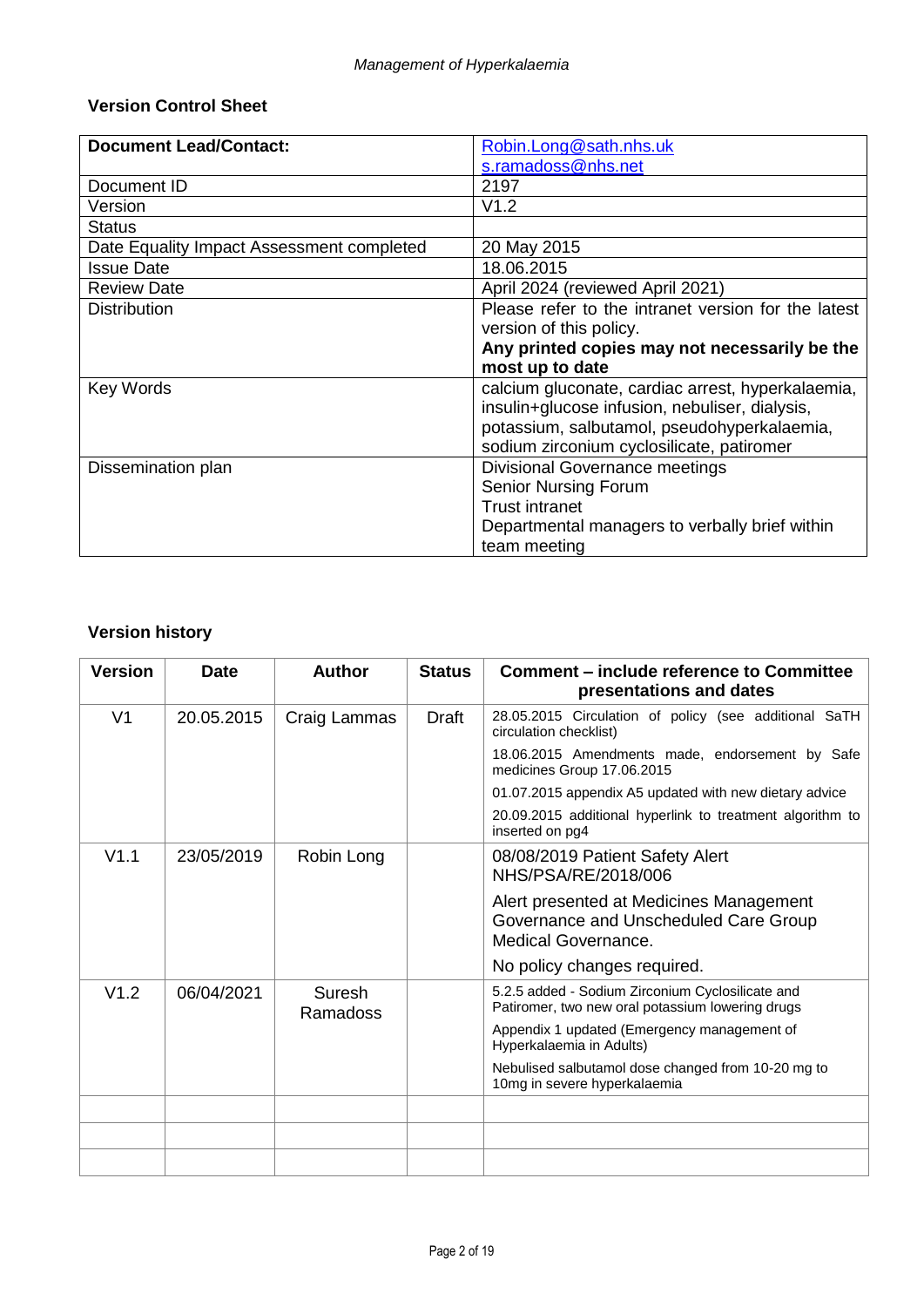### **Contents**

| $\mathbf{1}$   |  |
|----------------|--|
| 2              |  |
| 3              |  |
| $\overline{4}$ |  |
| 5              |  |
| 6              |  |
| $\overline{7}$ |  |
| 8              |  |
| 9              |  |
| 10             |  |
|                |  |

A1 Renal Association Hyperkalaemia Treatment Algorithm

A2 Causes of Pseudohyperkalaemia

**A3 Precipitating factors** 

**A4 Common Drugs** 

A5 Low Potassium Diet (Basic guide) - seek Dietician advise

**A6 Pharmacology** 

A7 Life-threatening ECG changes in Hyperkalaemia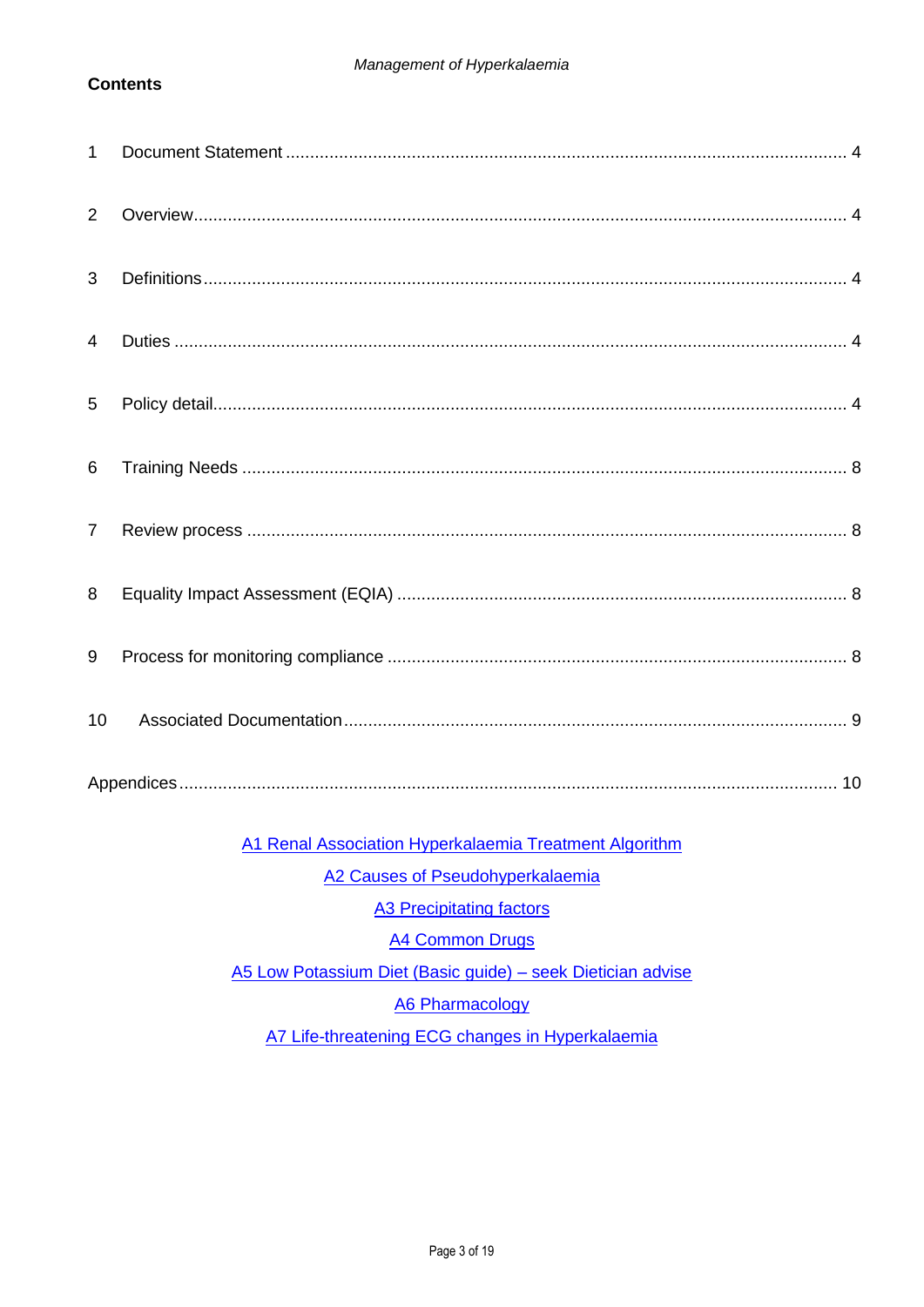### <span id="page-3-0"></span>**1 Document Statement**

Clinical staff need to know how to recognise and promptly manage acute hyperkalaemia in an Adult patient (inpatient and outpatient) as delay can lead to the development of cardiac arrhythmias and subsequence cardiac arrest

#### <span id="page-3-1"></span>**2 Overview**

This policy focuses on the recognition and emergency treatment of acute hyperkalaemia in adults in secondary care settings. It is applicable to clinicians in all specialties.

This guideline does not comprehensively cover the treatment of hyperkalaemia in;

#### i. *The management of hyperkalaemia in Diabetic ketoacidosis (please refer to Diabetes mellitus – DKA Pathway)*

ii The management within out-patient or primary care settings.

#### <span id="page-3-2"></span>**3 Definitions**

#### **3.1 Cardiac arrhythmias**

Also known as cardiac dysrhythmia, is a problem with the rate or rhythm of the heartbeat, it may be too fast, too slow or irregular.

#### **3.2 Cardiac Arrest**

Cardiac arrest is the sudden cessation of mechanical cardiac activity, confirmed by unresponsiveness, apnoea or agonal gasping respiration, and the absence of a detectable pulse.

#### **3.3 Haemodialysis**

A medical procedure to remove fluid and waste products from the blood and to correct electrolyte imbalances. This is accomplished using a dialysis machine

#### **3.4 Haemofiltration**

The patient's blood is passed through a set of tubing (a filtration circuit) via a machine to a semipermeable membrane (the filter) where waste products and water (collectively called ultrafiltrate) are removed by convection. Replacement fluid is added and the blood is returned to the patient

#### **3.5 Hyperkalaemia**

There is no universal definition of hyperkalaemia, but a serum  $K + \geq 5.5$  mmol/L is widely used

#### **3.6 Pseudohyperkalaemia**

A spurious elevation of the serum concentration of potassium occurring when potassium is released in vitro from cells in a blood sample collected for a potassium measurement. This may be a consequence of disease or as a result of improper collection technique

#### <span id="page-3-3"></span>**4 Duties**

All clinical staff need to know how to recognise and promptly manage acute hyperkalaemia in an Adult patient

#### <span id="page-3-4"></span>**5 Policy detail** (follow hyperlink below for summary treatment algorithm)

[A1 Renal Association Hyperkalaemia Treatment Algorithm](#page-10-0)

#### **5.1 Assessment**

#### *Is the Result correct?*

Is the result unexpected or an isolated finding? To exclude pseudohyperkalaemia [\(See Appendix 2 for causes\)](#page-11-0) promptly assess the patient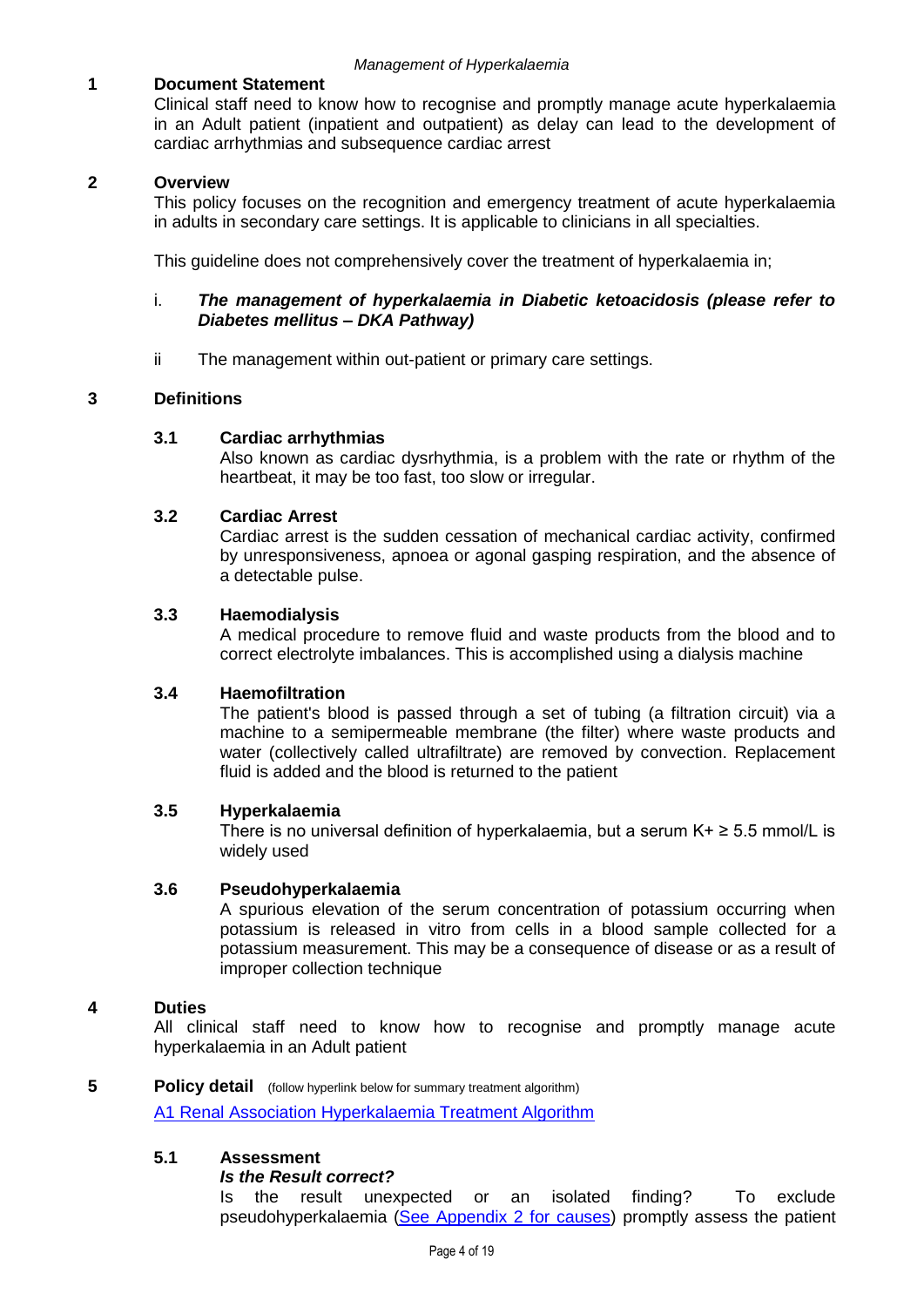(ABCDE approach), review prior blood results and arrange repeat serum potassium sampling.

To aid prompt clinical decision making and treatment the European Resuscitation Council have stratified hyperkalaemia as;

Mild (5.5-5.9 mmol/L),

Moderate (6.0-6.4 mmol/L)

### **Severe (≥6.5 mmol/L)**

*The UK Renal Association and Resuscitation Council also endorse these range values*

*ALL patients with potassium (K+) greater than 6.0mmols MUST have an urgent 12lead ECG and signs of hyperkalaemia excluded*

*Typical features of hyperkalaemia\* include:-*

*Tented T waves Prolonged PR interval Loss of P Waves Broadening QRS complexes QRS complexes merging with T waves*



*Figure 1 Progressive changes in ECG with increasing severity of hyperkalaemia (Re-produced from Clinical practice guideline treatment of acute Hyperkalaemia in Adults – UK Renal Association 2014)*

#### *\*Severe hyperkalaemia can still be present in patients without obvious ECG changes.*

ECG changes may be also be minimal in haemodialysis patients and atypical and more suggestive of myocardial ischaemia in Diabetic Ketoacidosis (1)

Patients with pacemakers there may be widening of the paced QRS complex and increased atrial and ventricular pacing thresholds with or without increased interval between the pacemaker stimulus and the onset of the paced beat. (1)

*Where ECG changes are evident, emergency treatment should be initiated, even without confirmation of the repeat serum potassium result. In parallel to the emergency treatment consider point-of care blood gas analysis measurement via arterial/venous sampling*

[For example ECG changes please refer to Appendix 7](#page-18-0)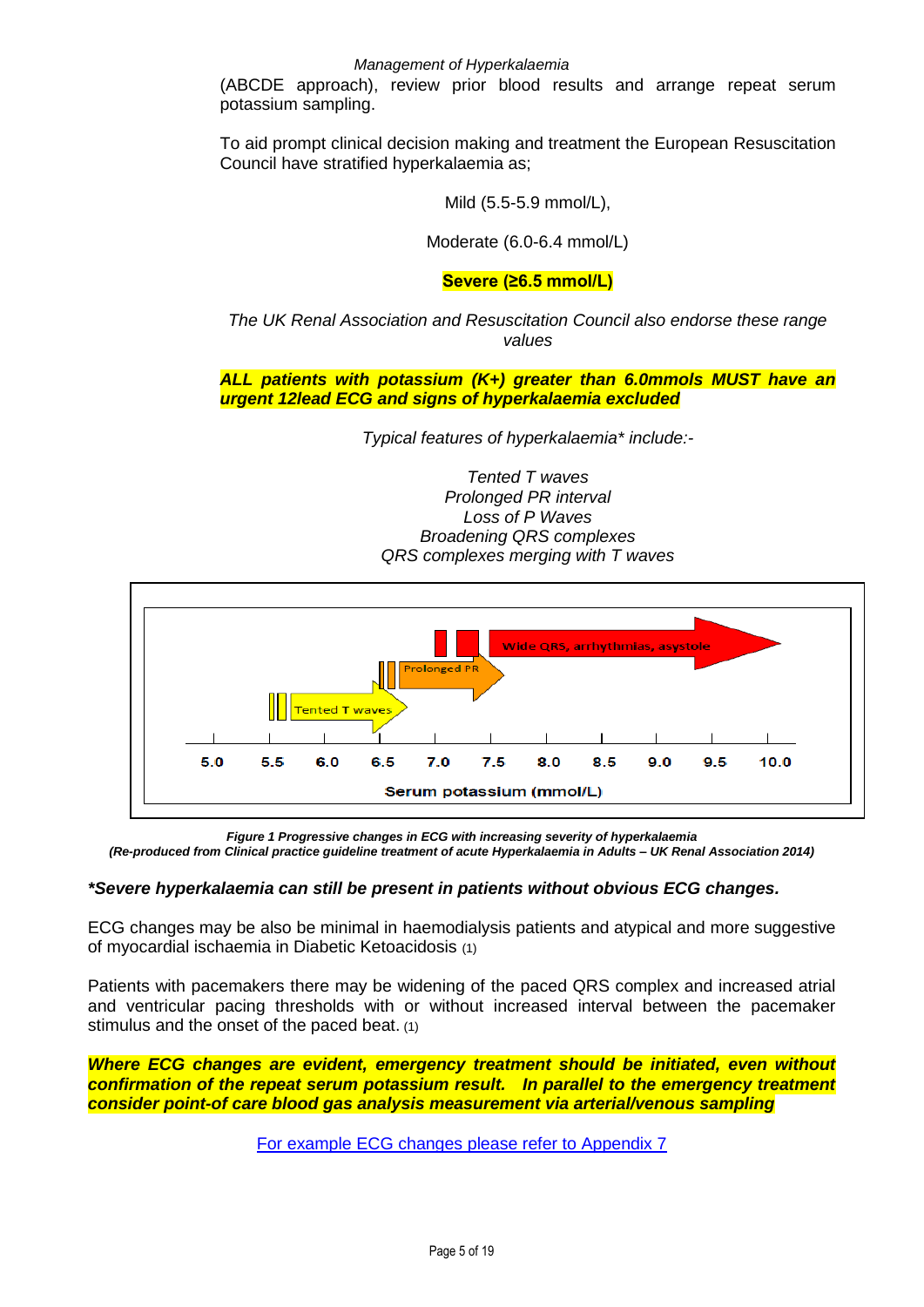### *5.2* **Treatment (K+ >6.0mmols) – Protect - Shift – Remove (See appendix 1 for Algorithm)**

#### *5.2.1* **Protect the Cardiac membrane (use of IV Calcium)**

Hyperkalaemia decreases the resting membrane potential of the myocardial cells, thus they are more likely to spontaneously depolarise and trigger arrhythmias.(2) To counter and antagonise the depolarisation effect Intravenous calcium salts should be administered thus prompt IV cannulation of a large vein should be secured.

#### **[10mls 10% IV Calcium Chloride](#page-15-0) [OR](#page-15-0)**

**[30mls 10% IV Calcium Gluconate should be administered over 5-10minutes](#page-15-0)**

Once administered onset of effect should be within 3minutes and have a lasting duration of approximately 30-60minutes.

*Should there be no sign of changes in the ECG features of hyperkalaemia after the first initial dose a repeat dose should be considered within 5-10minutes until the ECG is normalising.*

*NB Calcium Gluconate may require even further sequential boluses, continued every 10minutes until a normalising ECG is observed.*

*Intravenous Calcium is only 'buying time' and IS NOT treating the underlying hyperkalaemia* 

#### *5.2.2* **Potassium Shifting (Insulin & Glucose)**

Through activating increased ATPase activity at the cell membrane, insulin increases the movement of potassium ions away from the bloodstream and into the cells. (3) However, the sole administration of Insulin to a patient with normal glucose levels would in most instances induce hypoglycaemia. *Thus unless known hyperglycaemia (>15mmols) the insulin should always be co-administered with hypertonic glucose as follows:-*

**[10units of insulin \(actrapid ®\) + 50mls 50% glucose](#page-16-0) administered over 15-30minutes [The Renal Association and the Resuscitation Council \(UK\)](#page-16-0)**

> Onset of action occurs within 15minutes with a peak reduction of 0.6 – 1.0mmols/L potassium being observed at 60minutes.

> With the administration insulin hypoglycaemia is a significant risk, renal patients especially can experience delayed hypoglycaemia up to 6hrs after an infusion therefore blood glucose monitoring should be closely monitored within the 6hour period (See refer to Appendix 1 treatment [algorithm\)](#page-10-0).

#### **5.2.3 Potassium Shifting (Beta-antagonist – Salbutamol)**

The b-2 adrenoceptor agonist Salbutamol also stimulates ATPase activity thereby contributes to the shifting of potassium into cells.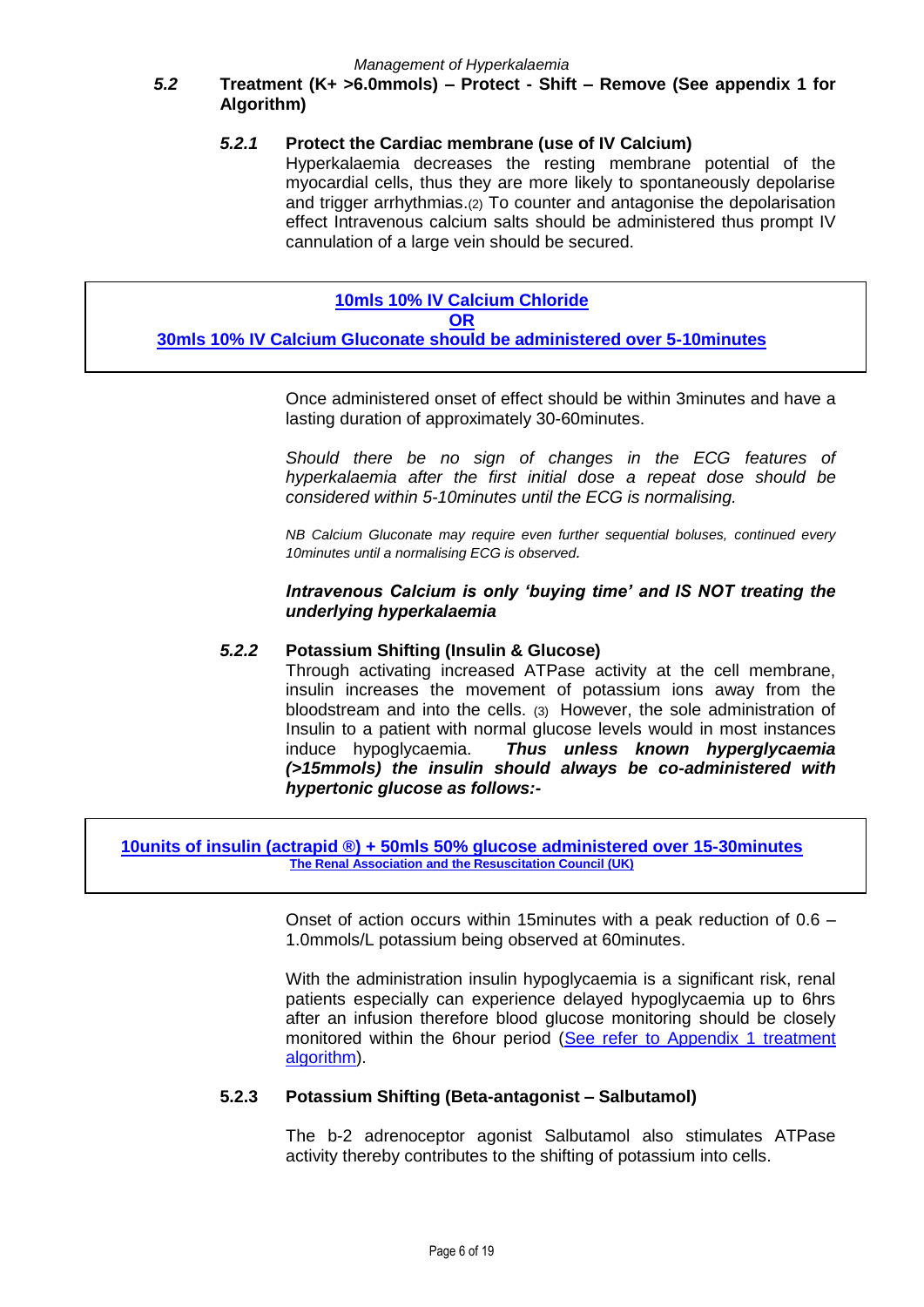Unfortunately, in some patient groups (end stage renal disease and patients on beta-blockers) it is evidently ineffective so it should only be considered an adjunct therapy in the management of hyperkalaemia. (1)

Used in conjunction with insulin + glucose administration efficacy of potassium shifting is increased.

The nebulised route is the easier and safer route of administration

**[In moderate hyperkalaemia consider use based again ECG changes and rate of K+ rise](#page-17-0)**

#### **In severe hyperkalaemia give - 10 [mg of nebulised salbutamol](#page-17-0)**

The effect of salbutamol is dose-dependent, but its onset of action is within 30minutes with peak effect within 60minutes.

Caution and cardiac monitoring should be observed in patients with ischaemic heart disease and/or tachyarrhythmias, the lower 10mg dose is also recommended.

The administration of insulin + glucose and nebulised salbutamol may lower the K+ within the first 30-60minutes and may have a lasting effect for 4-6hrs they *may not*. It is therefore imperative to repeat serum K+ sampling within the first 2hours to determine a reduction has occurred.

A 'rebound' elevation of K+ levels is often observed 4-6hrs thus further serum sampling is required at these times. (See [appendix for algorithm\)](#page-10-0)

#### **5.2.4 Potassium Removal**

#### *Calcium salts/insulin-glucose/beta-2 agonists are not definitive therapies - they simply buy time for re-evaluation and definitive removal therapy*

There may be a combination of factors contributing to the hyperkalaemia; there may be underlying hypoxia, cardiac failure, chronic kidney disease (CKD), Acute Kidney injury (AKI) and/or underlying Sepsis. It may be as a result of [prescribed drugs](#page-13-0) or an interaction between them, so after initial protection and shifting a prompt and thorough clinical assessment and review of the patient, their medical and drug history should be undertaken. (See appendix for precipitating [factors\)](#page-12-0)

**Advice should be sought early from the on call Consultant (Telephone through switchboard) / ITU if K+ is >6.5mmols and/or the cause or condition despite initial treatment may require dialysis (haemodialysis/haemofiltration) or further organ support.**

- i. Stop any drugs that are nephrotoxic.
- ii. Stop any potassium containing drugs
	- iii. Consider temporarily omitting drugs that limit renal potassium excretion(medications that have been associated with precipitating hyperkalaemia include non-steroidal anti-inflammatory agents, trimethoprim, pentamidine, azole antifungals, and heparin)
	- iv. Stop IV fluids containing potassium additives
	- v. Stop oral potassium supplements
	- vi. Monitor fluid balance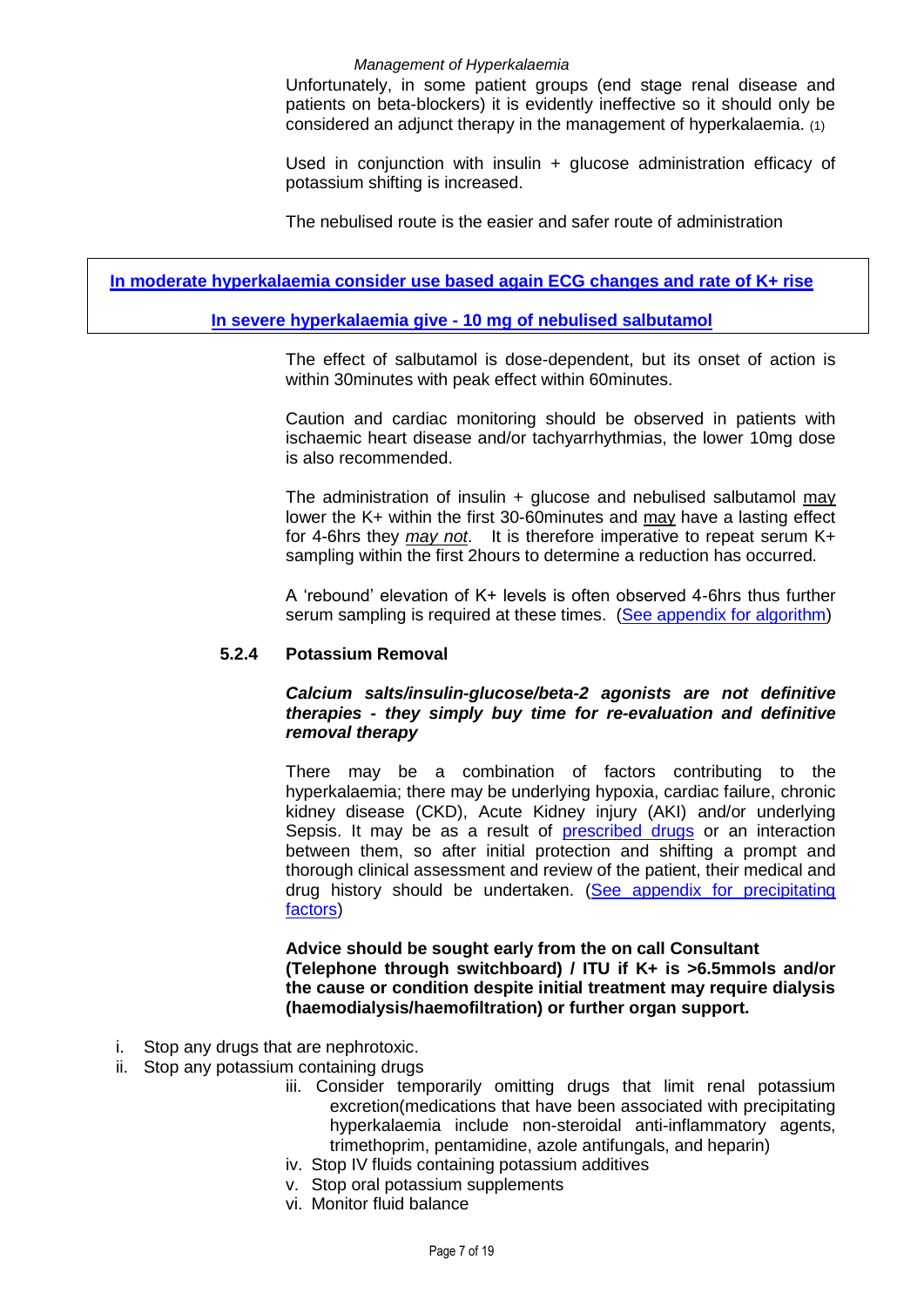- vii. Consider urinary catheterisation in oliguric patients
- viii.Consider Calcium Resonium
- ix. Commence low potassium diet and refer to Dieticians.

### **5.2.5**

Two new oral potassium lowering drugs (Sodium zirconium cyclosilicate and Patiromer) have recently been approved for specific management of hyperkalaemia by the National Institute for Health and Care Excellence (NICE) but Insulin and glucose infusion remains the most effective emergency treatment. Sodium zirconium cyclosilicate and Patiromer can be used for adults with chronic kidney disease (CKD 3b-CKD 5) or patient on heart failure treatment either: In emergency care alongside standard care for acute life-threatening hyperkalaemia or for patient having persistent asymptomatic hyperkalaemia  $(K - 500)$  when they on long term use of ACE/RAAS inhibitors or spironolactone. Data from preclinical and clinical studies show that a fixed dose of patiromer has a greater serum potassium–reducing effect when the patient has higher serum potassium values than lower serum potassium values and the onset of action for patiromer is 4 to 7 hours after administration and that the summary of product characteristics states that it should not replace emergency treatment for life-threatening hyperkalaemia. The NICE states that Sodium zirconium cyclosilicate and Patiromer could have a role in treating life-threatening hyperkalaemia alongside usual care. The clinical experts feel that it would not replace intravenous insulin and glucose, but it might replace calcium resonium. The NICE feels that managing acute lifethreatening hyperkalaemia and chronic hyperkalaemia differed and that patiromer had a potential role in both.

**Any long-term dialysis patient admitted with hyperkalaemia requires management acutely as mentioned in the above commentary. Contact must then be made with the on call consultant with regards to organising a haemodialysis session.**

#### <span id="page-7-0"></span>**6 Training Needs**

There is no mandatory training associated with this guidance. If staff has queries about its operation, they should contact their line manager in the first instance.

#### <span id="page-7-1"></span>**7 Review process**

This document will be reviewed in 3 years of approval date, or sooner if required. The document will be reviewed in light of feedback and learning from any adverse incidents. In order that this document remains current, any of the appendices to the policy can be amended and approved during the lifetime of the policy without the document having to return to the ratifying committee.

#### <span id="page-7-2"></span>**8 Equality Impact Assessment (EQIA)**

No negative impact to any person(s) or group(s) is anticipated.

#### <span id="page-7-3"></span>**9 Process for monitoring compliance**

| <b>Aspect of</b><br>compliance or<br>effectiveness being<br>monitored                | <b>Monitoring</b><br>method | <b>Responsibility</b><br>for monitoring<br>(job title) | <b>Frequency</b><br>οf<br>monitoring | <b>Group or Committee that</b><br>will review the findings<br>and monitor completion<br>of any resulting action<br>plan |
|--------------------------------------------------------------------------------------|-----------------------------|--------------------------------------------------------|--------------------------------------|-------------------------------------------------------------------------------------------------------------------------|
| <i>Incidence</i><br>management<br>adheres to ascribed<br>practices within<br>policy. | Datix<br>submission         | <b>Patient Safety</b>                                  | Annual                               |                                                                                                                         |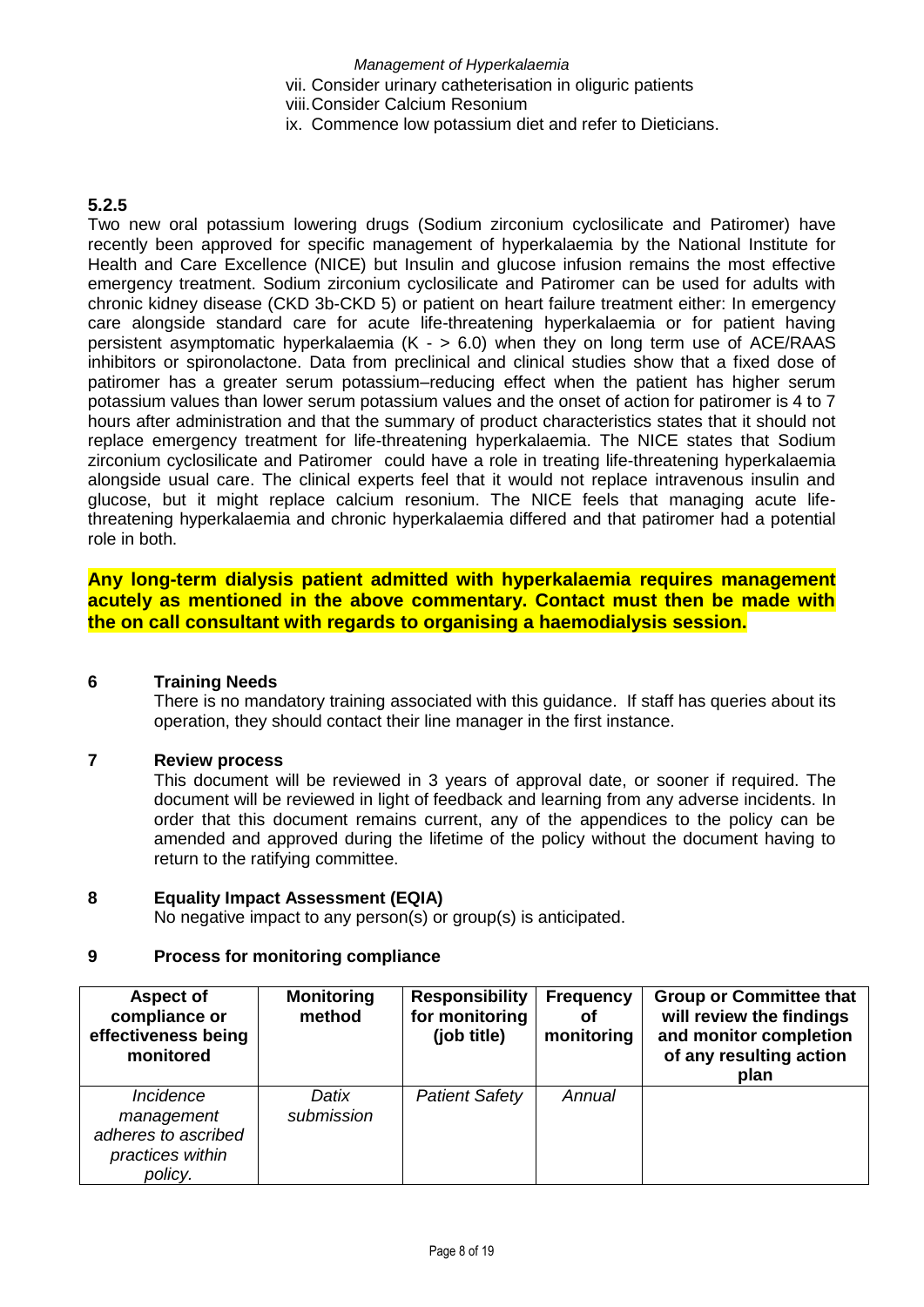#### <span id="page-8-0"></span>**10 Associated Documentation**

#### **References**

The Renal Association (2020). Clinical practice guideline treatment of acute hyperkalaemia in Adults.

Hampshire: Renal Association Available at: [https://renal.org/sites/renal.org/files/RENAL%20ASSOCIATION%20HYPERKALAEMIA%2](https://renal.org/sites/renal.org/files/RENAL%20ASSOCIATION%20HYPERKALAEMIA%20GUIDELINE%202020.pdf) [0GUIDELINE%202020.pdf](https://renal.org/sites/renal.org/files/RENAL%20ASSOCIATION%20HYPERKALAEMIA%20GUIDELINE%202020.pdf)  $[Accessed: 10<sup>th</sup> April 2020]$ 

Maxwell AP, Linden K, O'Donnell S, Hamilton PK and McVeigh GE (2013) Management of Hyperkalaemia*.* J R College physicians Edinburgh 2013; 443:246-251. Available at: <http://www.rcpe.ac.uk/sites/default/files/Maxwell.pdf>  $[Accessed: 12<sup>th</sup> May 2015]$ 

Nyirenda MJ, Tang JI, Padfield PL, Seckl JR. (2009) Hyperkalaemia. BMJ 2009; 339; 1019-1024 Weisberg LS. (2008) The management of severe Hyperkalaemia. Critical Care Medicine 2008; 36: 3246-3251. Available at: [http://emcrit.org/wp-content/uploads/Management\\_of\\_severe\\_hyperkalemia.18.pdf](http://emcrit.org/wp-content/uploads/Management_of_severe_hyperkalemia.18.pdf) [Accessed:  $17<sup>th</sup>$  May 2015]

Allon M, Dunlay R & Copkney C. (1989) Nebulized Albuterol for Acute Hyperkalemia in Patients on Haemodialysis*. Ann Intern Med. 1989; 110(6):426-429. Available at: <http://annals.org/article.aspx?articleid=702984>* [Accessed:  $17<sup>th</sup>$  May 2015]

#### **Bibliography**

Alfonzo A, Isles C, Geddes C & Deighan C (2006) Potassium disorders - Clinical spectrum and emergency management. Resuscitation 2006; 70: 10-25.

Fordjour KN, Walton T, Doran JJ. (2014). Management of hyperkalemia in hospitalized patients.

American Journal of Medical Science 2014; 347(2):93-100. Available at:

<http://www.ncbi.nlm.nih.gov/pubmed/23255245>*(Ace Inhibitor and Trimethoprim commonly implicated medications)*

[Accessed: 11<sup>th</sup> May 2015].

Northern Ireland Dept. of Health, Social Services & Public Safety (2014). *Guidelines for the Treatment of Hyperkalaemia in Adults.* Northern Ireland: Guidelines and Implementation Network (Gain) *Available at:*

[http://www.gainni.org/images/Uploads/Guidelines/GAIN\\_Guidelines\\_Treatment\\_of\\_Hyper](http://www.gainni.org/images/Uploads/Guidelines/GAIN_Guidelines_Treatment_of_Hyperkalaemia_in_Adults_GAIN_02_12_2014.pdf) kalaemia in Adults GAIN 02 12 2014.pdf

[Accessed:  $17<sup>th</sup>$  May 2015]

Nottingham University Hospitals (2013) Guideline for the management of Acute Hyperkalaemia in Adults. Available at: <https://www.nuh.nhs.uk/handlers/downloads.ashx?id=41671>  $[Accessed: 11<sup>th</sup> May 2015]$ .

Shrewsbury & Telford Hospital NHS Trust (2011) Cardiopulmonary Resuscitation Policy (CG22). Available at: [http://intranet/document\\_library/DocumentLibrarySearchResults.asp](http://intranet/document_library/DocumentLibrarySearchResults.asp) [Accessed: 11th May 2015].

Southern Derbyshire (2013) Shared care pathology Guidelines Hyperkalaemia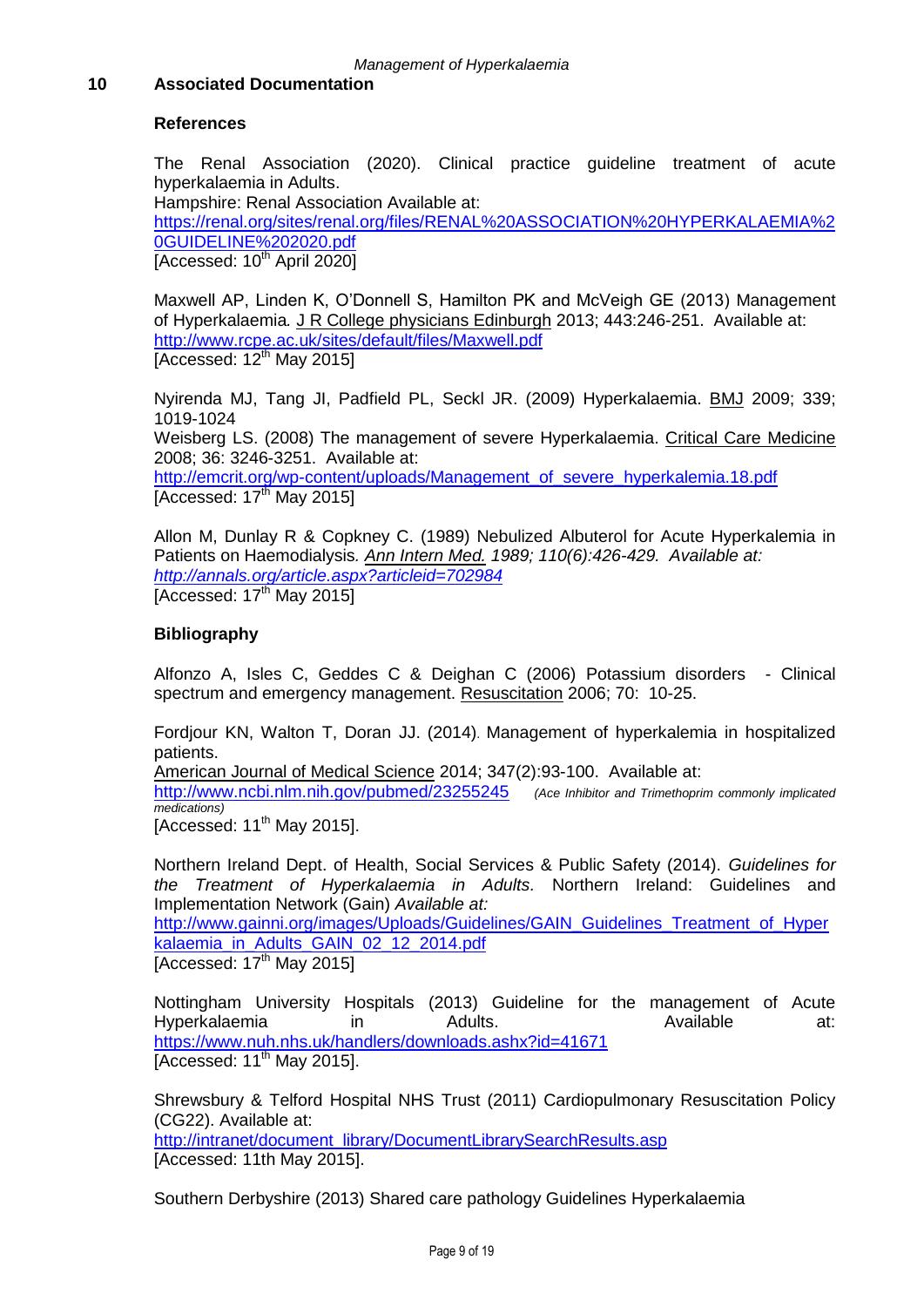Wong SL & Maltz HC. (1999). Albuterol for the treatment of Hyperkalaemia. The Annuals of Pharmocology 1999;33: 103-106. Available at:

[http://www.rtjournalonline.com/Albuterol%20for%20the%20treatment%20of%20hyperkale](http://www.rtjournalonline.com/Albuterol%20for%20the%20treatment%20of%20hyperkalemia.pdf) [mia.pdf](http://www.rtjournalonline.com/Albuterol%20for%20the%20treatment%20of%20hyperkalemia.pdf)

 $\overline{I$ Accessed: 11<sup>th</sup> May 2015].

National Institute for Health and Care Excellence (2020). Patiromer for treating hyperkalaemia. Available at:

[https://www.nice.org.uk/guidance/ta623/resources/patiromer-for-treating-hyperkalaemia](https://www.nice.org.uk/guidance/ta623/resources/patiromer-for-treating-hyperkalaemia-pdf-82609015577029)[pdf-82609015577029](https://www.nice.org.uk/guidance/ta623/resources/patiromer-for-treating-hyperkalaemia-pdf-82609015577029)

 $ACcessed: 10<sup>th</sup>$  April 2021].

#### **Appendices**

<span id="page-9-0"></span>**A1 Renal Association Hyperkalaemia Treatment Algorithm A2 Causes of Pseudohyperkalaemia A3 Precipitating factors A4 Drugs associated with Hyperkalaemia A5 Low Potassium Diet (Basic guide) – seek Dietician advise A6 Pharmacology (A6a,b,c,d) A7 Life-threatening ECG changes**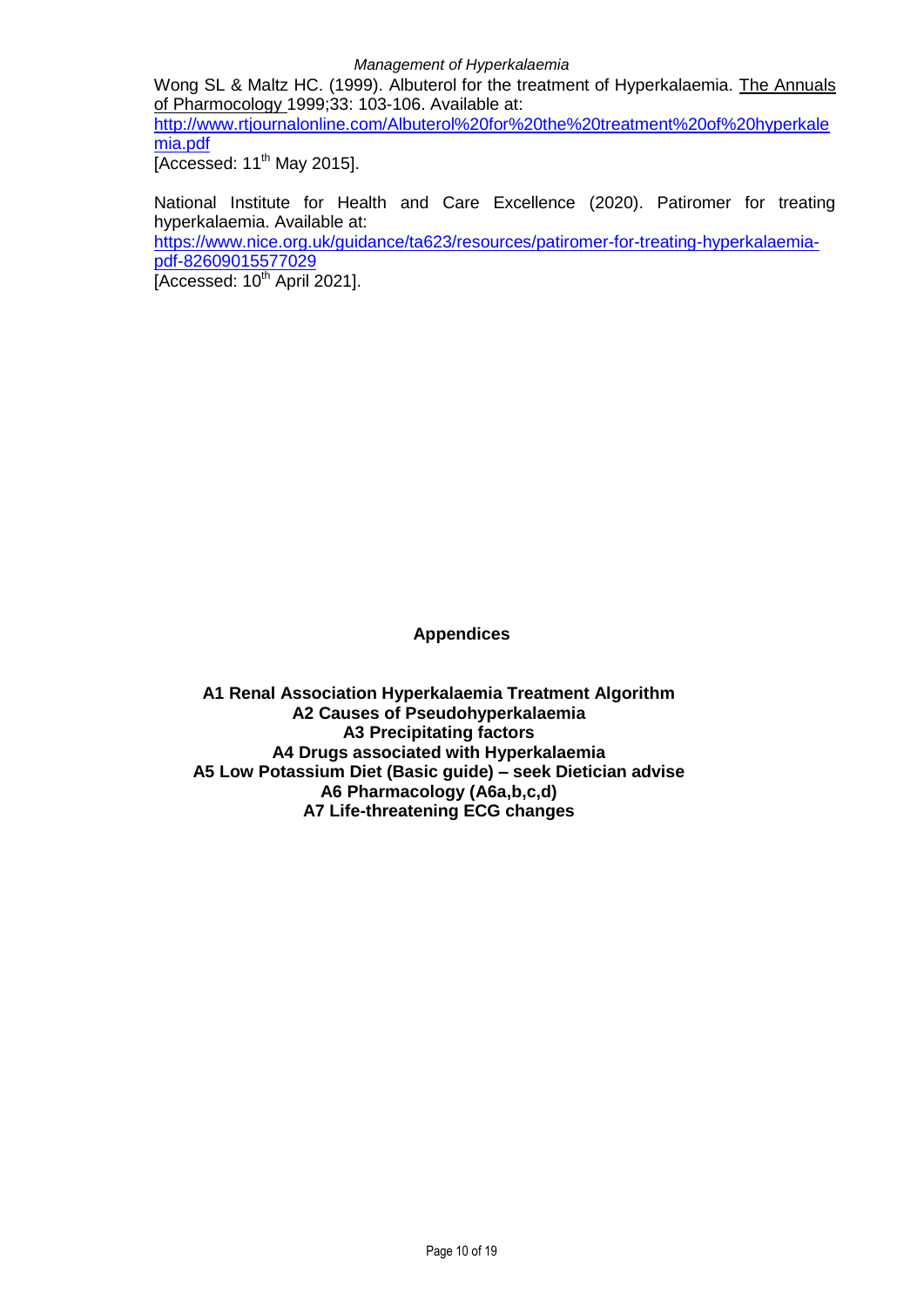<span id="page-10-0"></span>

Modified for SaTH NHS Trust 2021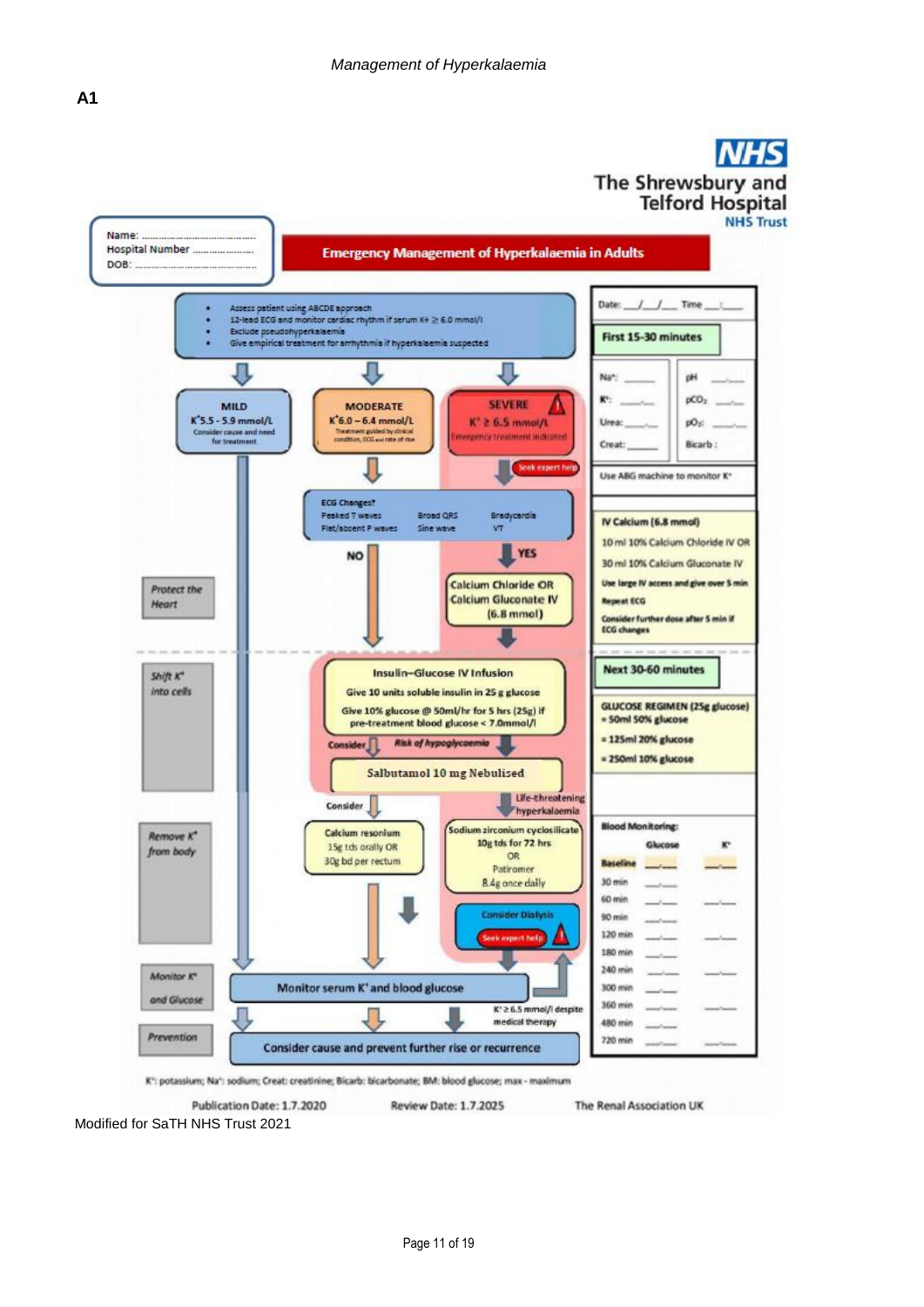- <span id="page-11-0"></span>**A2 Causes of Pseudohyperkalaemia**
- **Sample taken from limb with IV therapy infusing**
- **Prolonged tourniquet application**
- **● Small needle or excessive pressure while sampling**
- **Haemolysis** *in vitro Difficult sample collection, inappropriate handling (e.g. shaking tube)*
- **K- EDTA contamination of the sample from an FBC tube (purple tube)**

# **● Delayed sample separation**

Potassium starts to rise in un-separated samples after 6hrs at room temperature (15-25ºC) and is unsuitable for analysis >12hrs. Always remember to indicate time and date on the sample & request forms to allow the laboratory to spot this

Always try to ensure samples are dispatched to the laboratory as soon as possible and within 5hrs.

- **Storage at cold temperature**  At low temperatures there is a rapid leak of potassium out of the red bloods cells therefore **NEVER** refrigerate samples
- **Thrombocytosis (high platelets)**
- **Severe leucocytosis / Fragile white cells**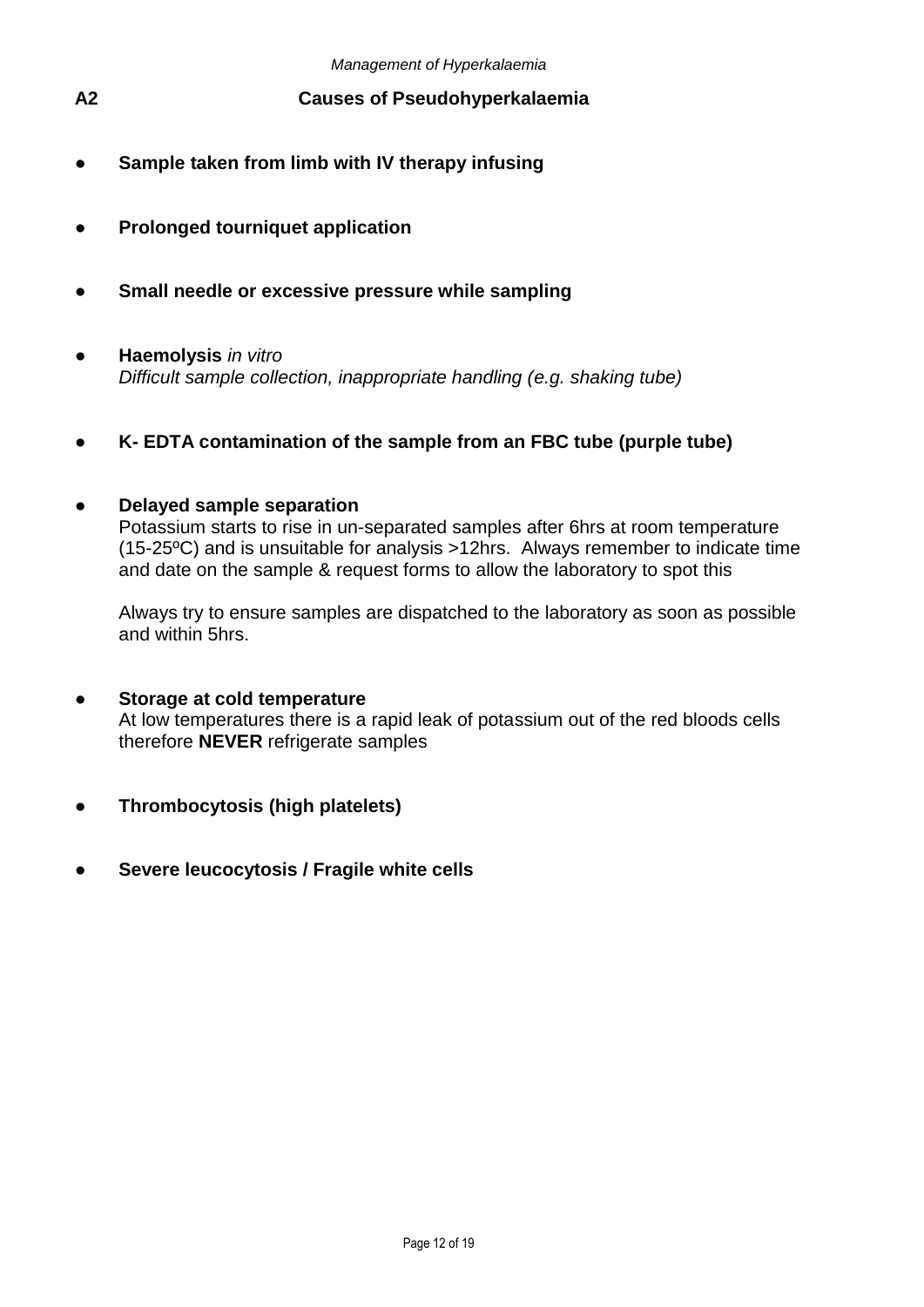## <span id="page-12-0"></span>**A3 Precipitating Factors**

**Please note this is NOT a comprehensive List and other causes may need to be considered.**

- **Acute Kidney Injury**
- **Chronic Kidney Disease (CKD 4&5) / End Stage Renal Disease on dialysis**
- **Hypoxia**
- **Metabolic Acidosis**
- **Diabetic Ketoacidosis (please refer to separate DKA Pathway)**
- **Mineralocorticoid deficiency (e.g. Addison's)**
- **● Endogenous (tumour-lysis syndrome, rhabdomyolysis, trauma, burns)**
- **● Non-compliance with dietary potassium restriction**
- **Drugs (see A4)**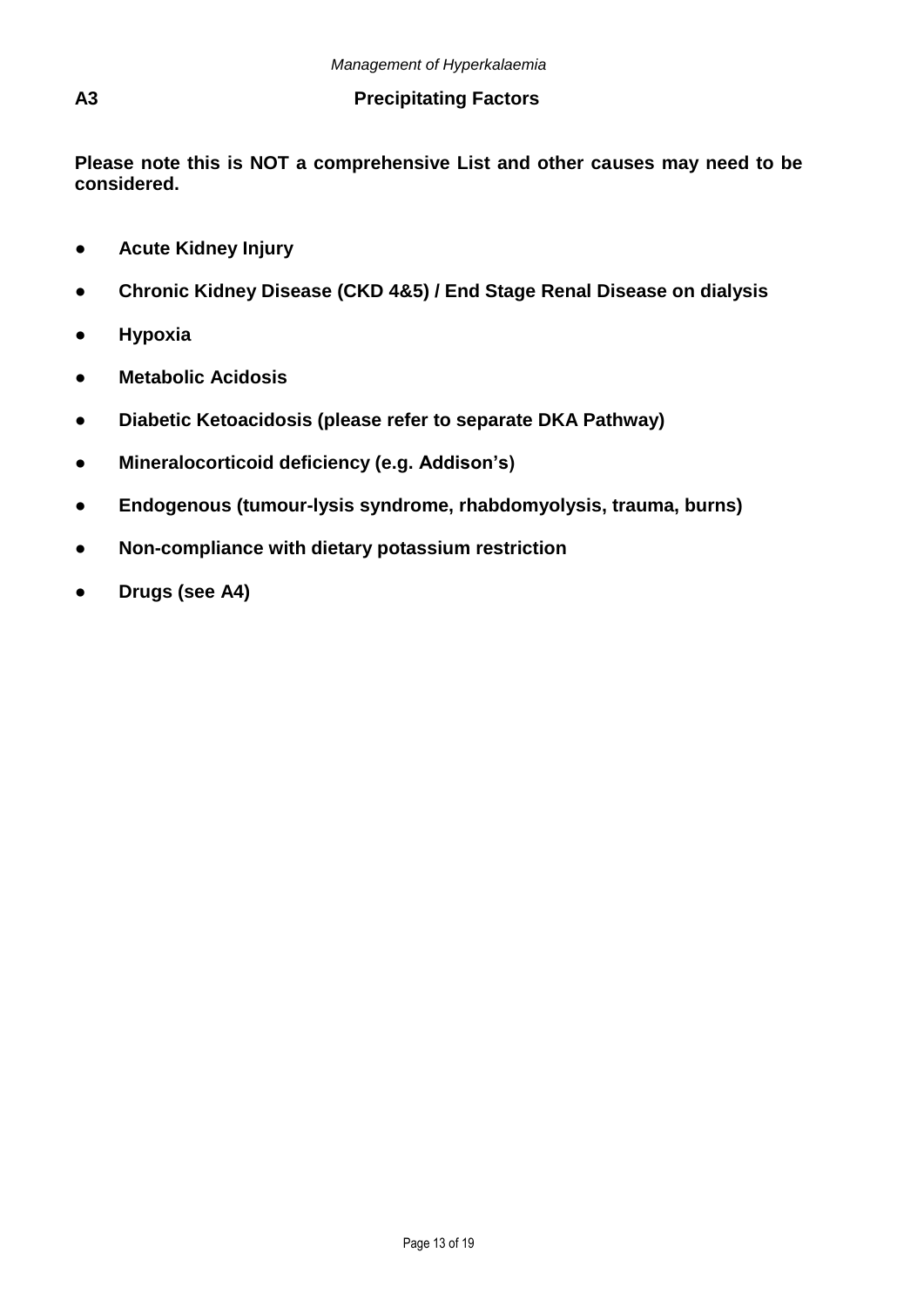# <span id="page-13-0"></span>**A4 Drugs associated with Hyperkalaemia**

| Nvirenda MJ.Tang JI. Padfield PL. et al. Hvoerkalaemia. BMJ 2009: 339: 1019-1024. |
|-----------------------------------------------------------------------------------|
| Drugs that alter transmembrane potassium movement                                 |
| $\beta$ blockers                                                                  |
| Digoxin                                                                           |
| Potassium-containing drugs                                                        |
| Potassium supplements                                                             |
| Salt substitutes                                                                  |
| Hyperosmolar solutions (mannitol, glucose)                                        |
| Suxamethonium                                                                     |
| Intravenous cationic amino acids                                                  |
| Stored red blood cells (haemolysis releases potassium)                            |
| Herbal medicines (such as alfalfa, dandelion, horsetail, milkweed, and nettle)    |
| Drugs that reduce aldosterone secretion                                           |
| ACE inhibitors; Angiotensin II receptor blockers                                  |
| <b>NSAIDs</b>                                                                     |
| Heparins                                                                          |
| Antifungals (ketoconazole, fluconazole, itraconazole)                             |
| Ciclosporin                                                                       |
| Tacrolimus                                                                        |
| Drugs that block aldosterone binding to mineralocorticoid receptor                |
| Spironolactone                                                                    |
| Eplerenone                                                                        |
| Drospirenone                                                                      |
| Drugs that inhibit activity of epithelial sodium channel                          |
| Potassium sparing diuretics (amiloride, triamterene)                              |
| Trimethoprim                                                                      |
| Pentamidine                                                                       |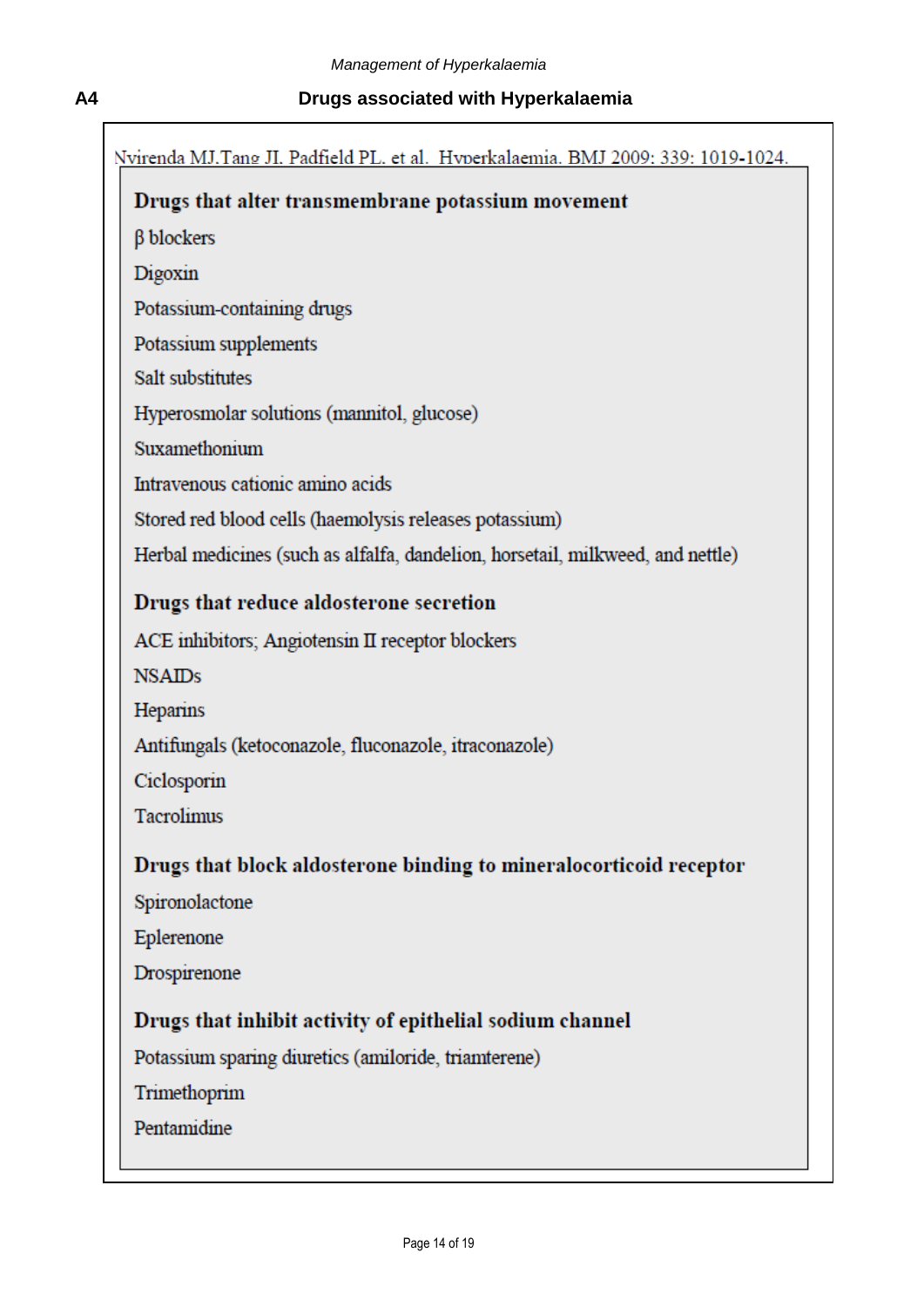# <span id="page-14-0"></span>**A5 Low Potassium Diet**

The following is only a BASIC guide for initial management of inpatients that need a low potassium diet.

As soon as possible a **Dietitian** referral **must** be made by selecting renal advice on the PSAG board.

The dietary advice will need to be individualised based upon their current intake and clinical condition.

|               | <b>Avoid</b>                         | <b>Alternative</b>                         |
|---------------|--------------------------------------|--------------------------------------------|
| <b>Drinks</b> | Coffee                               | $Tea$ – all types                          |
|               | Drinking chocolate, malted drinks    | Water, tonic water, soda water and         |
|               | (Ovaltine, Horlicks etc)             | flavoured water                            |
|               | Hi Juice squashes and Ribena         | Cordials, Squash, Barley Water             |
|               | Fruit/vegetable juices or smoothies  | Fizzy drinks - lemonade, Lucozade          |
|               |                                      | (original only)                            |
|               | Oxo or Bovril                        |                                            |
| <b>Fruit</b>  | Bananas, plums, kiwi and dried fruit | Limit to one of these fresh fruit a day:   |
|               |                                      | Apple, Pear, Peach, Nectarine              |
|               |                                      | Satsuma, Tangerine or 1 small handful of   |
|               |                                      | grapes                                     |
| <b>Snacks</b> | Chocolates, toffee, fudge and        | Boiled sweets, mints and peppermints       |
|               | liquorice                            |                                            |
|               | Crisps and potato based snacks       | <b>Turkish Delight and Jelly sweets</b>    |
|               | <b>Twiglets</b>                      | <b>Marshmallows</b>                        |
|               | All cakes, biscuits or cereal bars   | Plain biscuits e.g. Rich Tea or Digestives |
|               | containing dried fruit, nuts or      | Plain cake                                 |
|               | chocolate                            |                                            |
| <b>Meals</b>  | All soups including build-up         |                                            |
|               | Chips and Jacket potatoes            | Boiled, mash potatoes, rice or pasta       |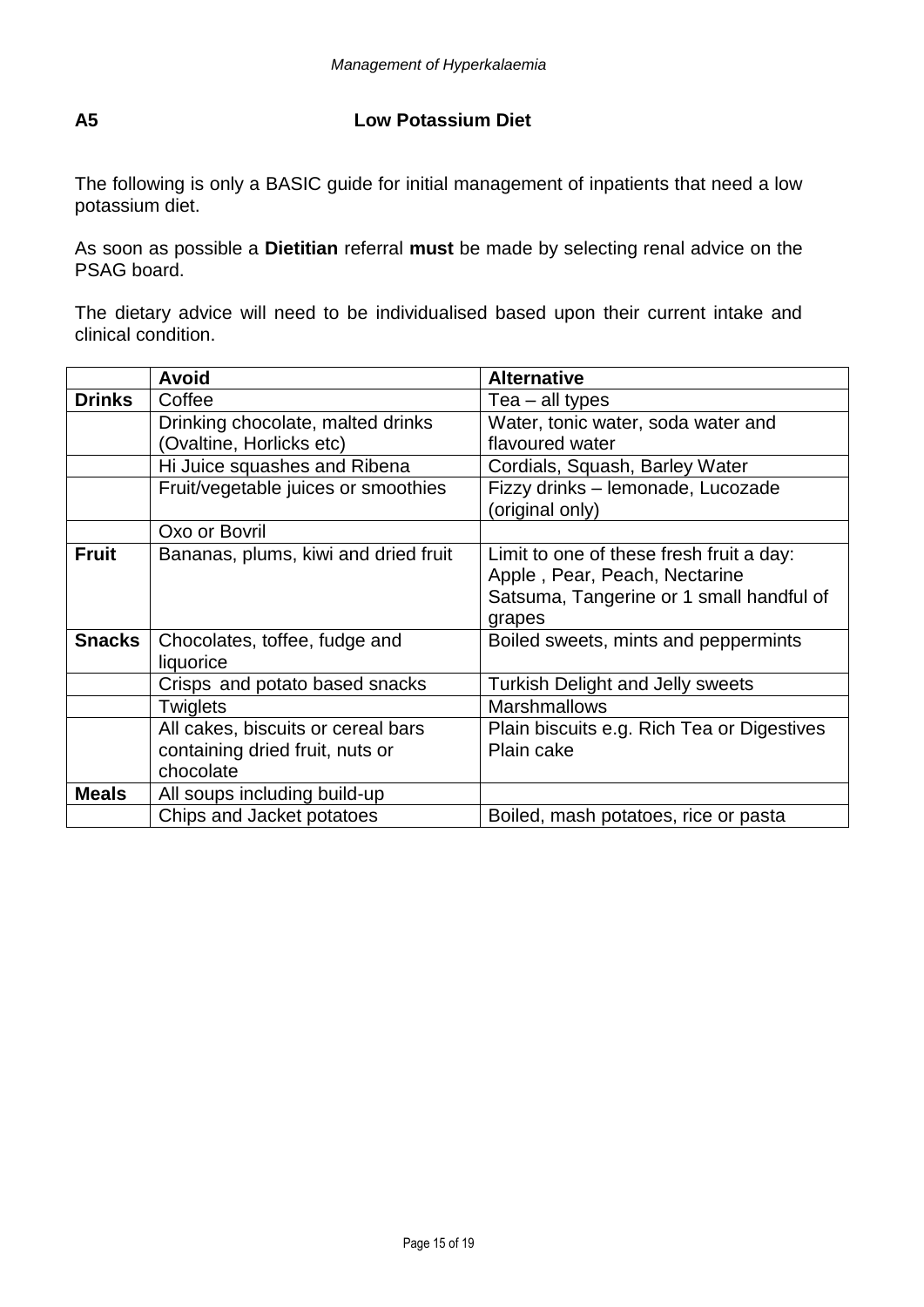# **A6a Drug Pharmacology**

# <span id="page-15-0"></span>**IV CALCIUM CHLORIDE 10% Injection** (10mls contains 6.8mmol/L calcium)

# **IV CALCIUM GLUCONATE 10% Injection (**10mls contains 2.26mmol/L calcium)

| Administration |                                                                                                                                                                                   |  |
|----------------|-----------------------------------------------------------------------------------------------------------------------------------------------------------------------------------|--|
| Dosage         | 10mls 10% IV Calcium chloride                                                                                                                                                     |  |
|                | <b>OR</b>                                                                                                                                                                         |  |
|                | 30mls 10% IV Calcium gluconate                                                                                                                                                    |  |
|                | Administered intravenously over 5-10 minutes into a large vein                                                                                                                    |  |
| Action         | Effective within 3 minutes and duration of action is 30-60 minutes                                                                                                                |  |
|                | * Further sequential boluses, continued every 10minutes until a normalising ECG is observed.                                                                                      |  |
| <b>SAFETY</b>  | 12 Lead ECG is required BOTH before and AFTER administration                                                                                                                      |  |
|                | Continuous cardiac monitoring is required during infusion                                                                                                                         |  |
|                | Intravenous Calcium salts are irritants to veins and can cause tissue necrosis if<br>extravasation occurs. Therefore <b>ensure</b> IV is patent and watch for signs of irritation |  |
|                | <b>DO NOT</b> administer sodium bicarbonate IV simultaneously via same IV access due<br>to risk of formation of insoluble calcium salts.                                          |  |
|                | <b>DO NOT</b> mix with ANY drugs due to incompatibilities                                                                                                                         |  |
|                | Adapted from:- The Renal Association (2014). Clinical practice guideline treatment of acute<br>hyperkalaemia in Adults. Hampshire: Renal Association                              |  |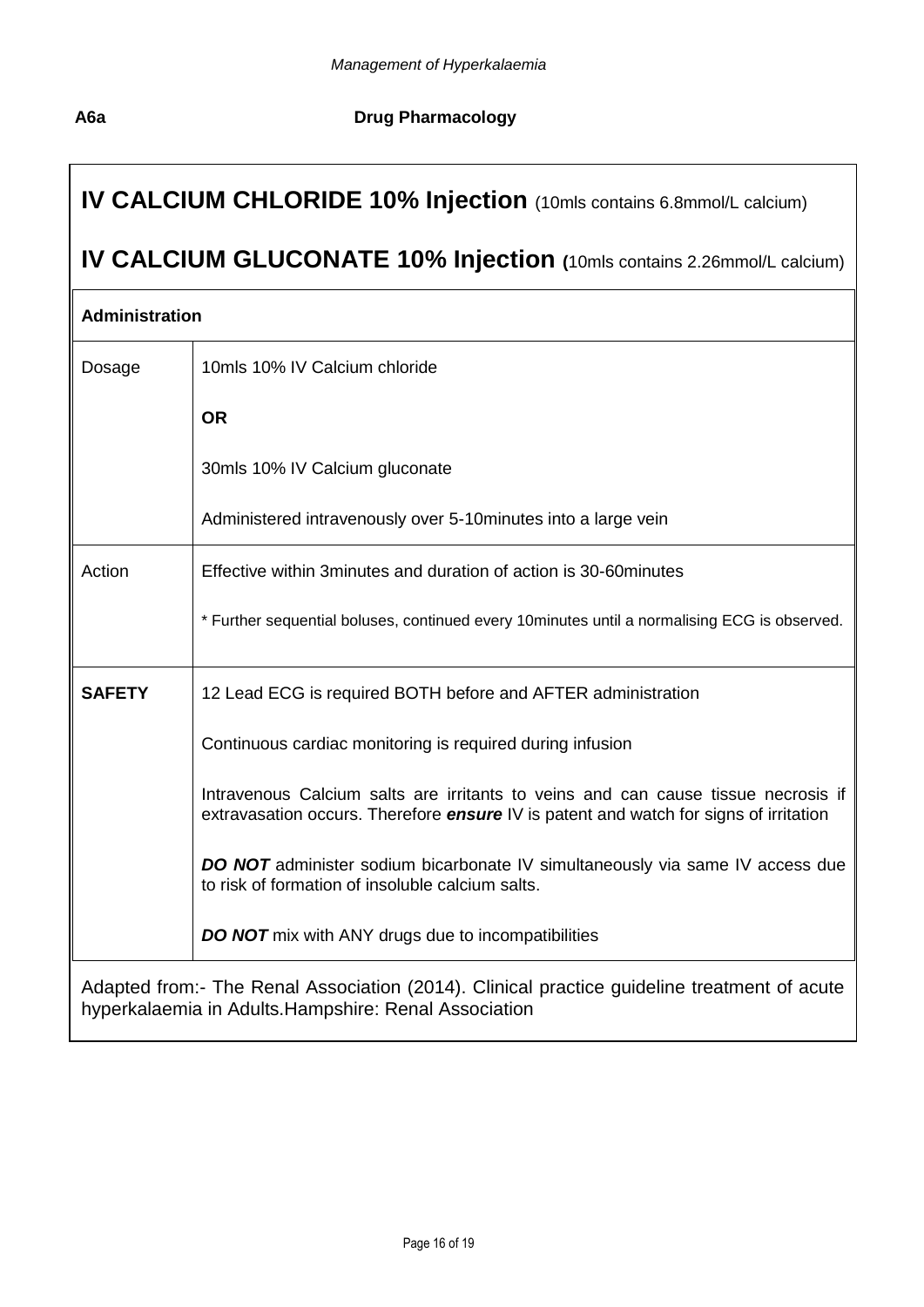# **A6b**

# <span id="page-16-0"></span>**INSULIN + GLUCOSE INFUSION**

| Administration                                                                              |                                                                                                                                                   |  |  |
|---------------------------------------------------------------------------------------------|---------------------------------------------------------------------------------------------------------------------------------------------------|--|--|
| Dosage                                                                                      | 10units soluble insulin (e.g. Actrapid™) in 50mls 50% glucose (or 125mls 20%<br>glucose) given INTRAVENOUSLY over 15-30minutes into a large vein. |  |  |
| Preparation                                                                                 | Measure 10 units soluble insulin (e.g. Actrapid™) using an <i>insulin syringe</i> (10 units is<br>$0.1$ mls $)$                                   |  |  |
|                                                                                             | Inject insulin into the 50mls 50% glucose (or 125mls 20% glucose) and invert and<br>mix                                                           |  |  |
|                                                                                             | Withdraw insulin / dextrose mix into 50ml Syringe                                                                                                 |  |  |
|                                                                                             | Complete identifying additive label and adhere to 50ml Syringe                                                                                    |  |  |
|                                                                                             | Actions above <b>MUST</b> be witnessed/cross-checked and counter-signed by a<br>registered colleague (i.e. GMC, HPC, NMC)                         |  |  |
| Action                                                                                      | Effective within 15-30 minutes and duration of action is 4-6hrs                                                                                   |  |  |
|                                                                                             | May be repeated as necessary                                                                                                                      |  |  |
| <b>SAFETY</b>                                                                               | <b>INCORRECT</b> measurement of insulin can be FATAL                                                                                              |  |  |
|                                                                                             | Blood glucose monitoring is <b>ESSENTIAL</b> for at least 6hrs post administration                                                                |  |  |
|                                                                                             | Hyperosmolar glucose (i.e. 50%) should NOT be used in hyperkalaemia in<br>association with diabetic ketoacidosis.                                 |  |  |
| Adapted from:- The Renal Association (2014). Clinical practice guideline treatment of acute |                                                                                                                                                   |  |  |

hyperkalaemia in Adults.Hampshire: Renal Association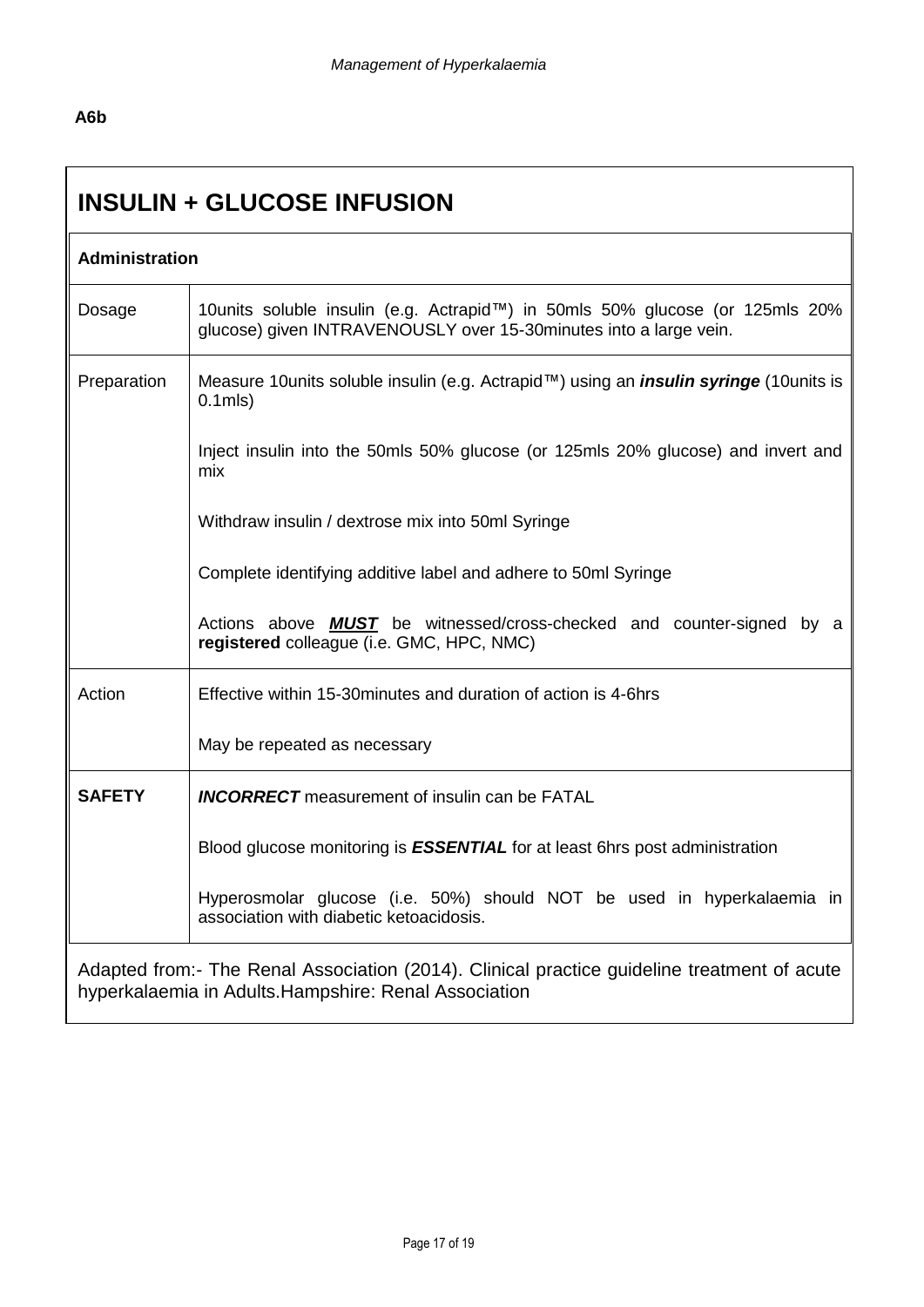# **A6c**

<span id="page-17-0"></span>

| <b>Salbutamol</b>                                                                                                      |                                                                                                                           |  |  |  |
|------------------------------------------------------------------------------------------------------------------------|---------------------------------------------------------------------------------------------------------------------------|--|--|--|
|                                                                                                                        | <b>Administration</b>                                                                                                     |  |  |  |
| Dosage                                                                                                                 | 10mg via nebuliser via mouthpiece or close fitting mask.                                                                  |  |  |  |
| Action                                                                                                                 | Onset of action 30-60 minutes and duration of action is 4-6 hrs                                                           |  |  |  |
|                                                                                                                        |                                                                                                                           |  |  |  |
|                                                                                                                        |                                                                                                                           |  |  |  |
| <b>SAFETY</b>                                                                                                          | <b>CAUTION</b> with Ischaemic heart disease (give 10mg)                                                                   |  |  |  |
|                                                                                                                        | <b>CAUTION</b> if tachyarrhythmia present                                                                                 |  |  |  |
|                                                                                                                        | <b>CAUTION</b> in acute angle glaucoma                                                                                    |  |  |  |
|                                                                                                                        | Tremor and tachycardia are common side effects                                                                            |  |  |  |
|                                                                                                                        | Upto 40% patients will not respond to this treatment. Therefore salbutamol should<br><b>NOT</b> be used as a monotherapy. |  |  |  |
| Adapted from:- The Renal Association (2020). Clinical practice guideline treatment of acute<br>hyperkalaemia in Adults |                                                                                                                           |  |  |  |